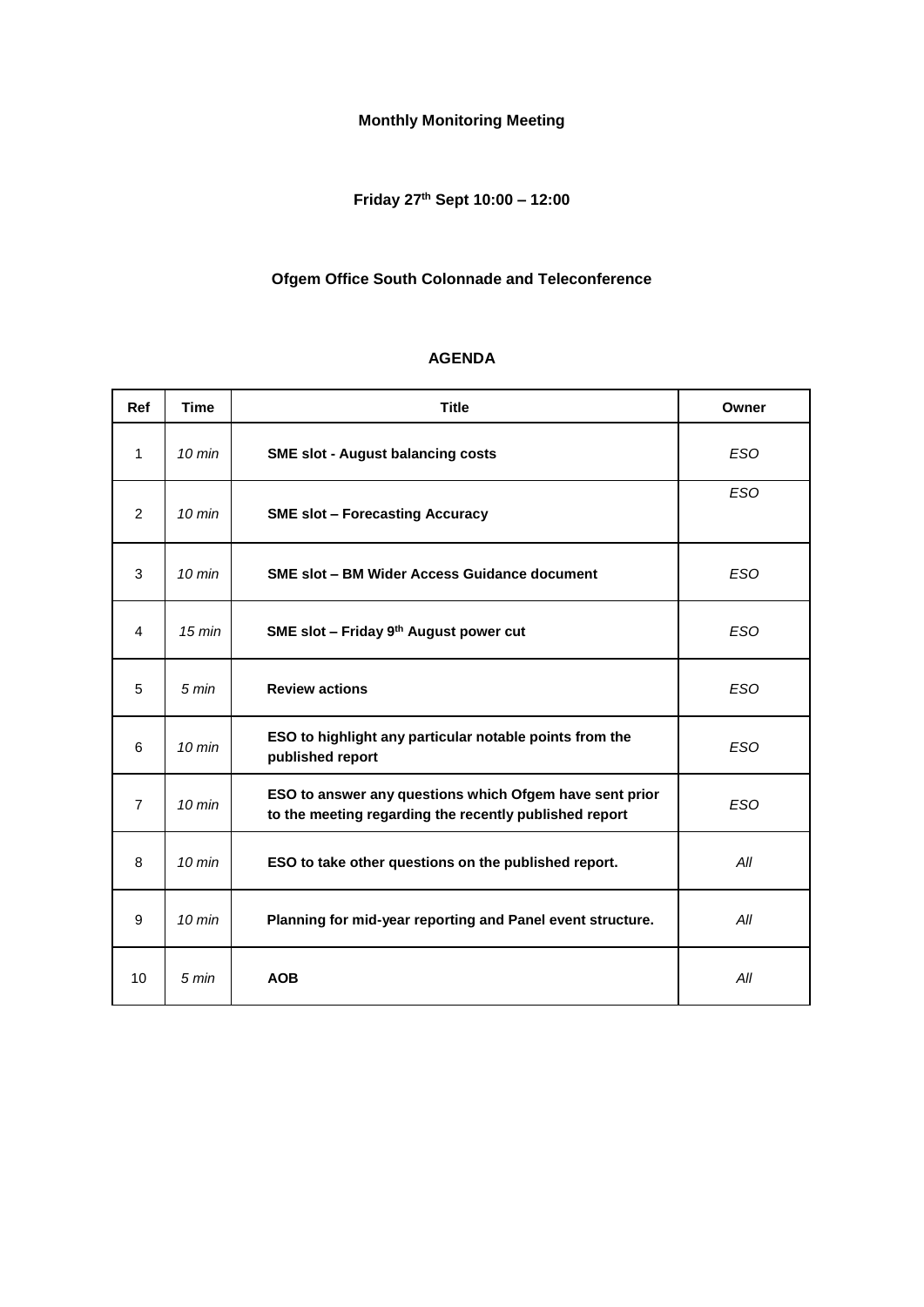#### **Meeting record**

#### **Monthly Monitoring Meeting**

**Date: 27th Sept 2019**

**Time: 10:00 – 12:00**

**Venue/format: Ofgem Offices London**

**Teleconference**

#### *ACTIONS*

| <b>Meeting</b><br>No. | Action<br>No. | <b>Date</b><br>Raised | <b>Target</b><br>Date       | Resp.         | <b>Description</b>                                                          | <b>Status</b> |
|-----------------------|---------------|-----------------------|-----------------------------|---------------|-----------------------------------------------------------------------------|---------------|
| 17                    | 40            | 27th Sep              | 11 <sup>th</sup><br>October | Ofgem         | Provide agenda for panel<br>event                                           | Open          |
| 17                    | 41            | 27 <sup>h</sup> Sep   | 11 <sup>th</sup><br>October | Ofgem         | Ofgem to share stakeholder<br>responses for Call for<br>Evidence            | Open          |
| 17                    | 42            | 27 <sup>h</sup> Sep   | 1 <sup>st</sup><br>November | ESO/<br>Ofgem | Advance phone call to<br>discuss logistics and<br>attendees for panel event | Open          |

#### **MAIN ITEMS OF INTEREST**

### **1. SME slot – August Balancing costs**

The Electricity System Operator (ESO) presenter gave commentary on the £105.3m outturn against £87.4m benchmark.

Key points: Costs have increased across all categories except reactive, but proportionally constraints have increased the most.

Scottish Wind output was higher in August than July. High levels of wind and solar meant a large number of actions were required to deal with rate of change of frequency (RoCoF), voltage levels and thermal constraints.

The Western Link tripped on the 30th August and only returned at 1/3 availability until 22:00 04/09. These 2 days were the highest cost days of the month.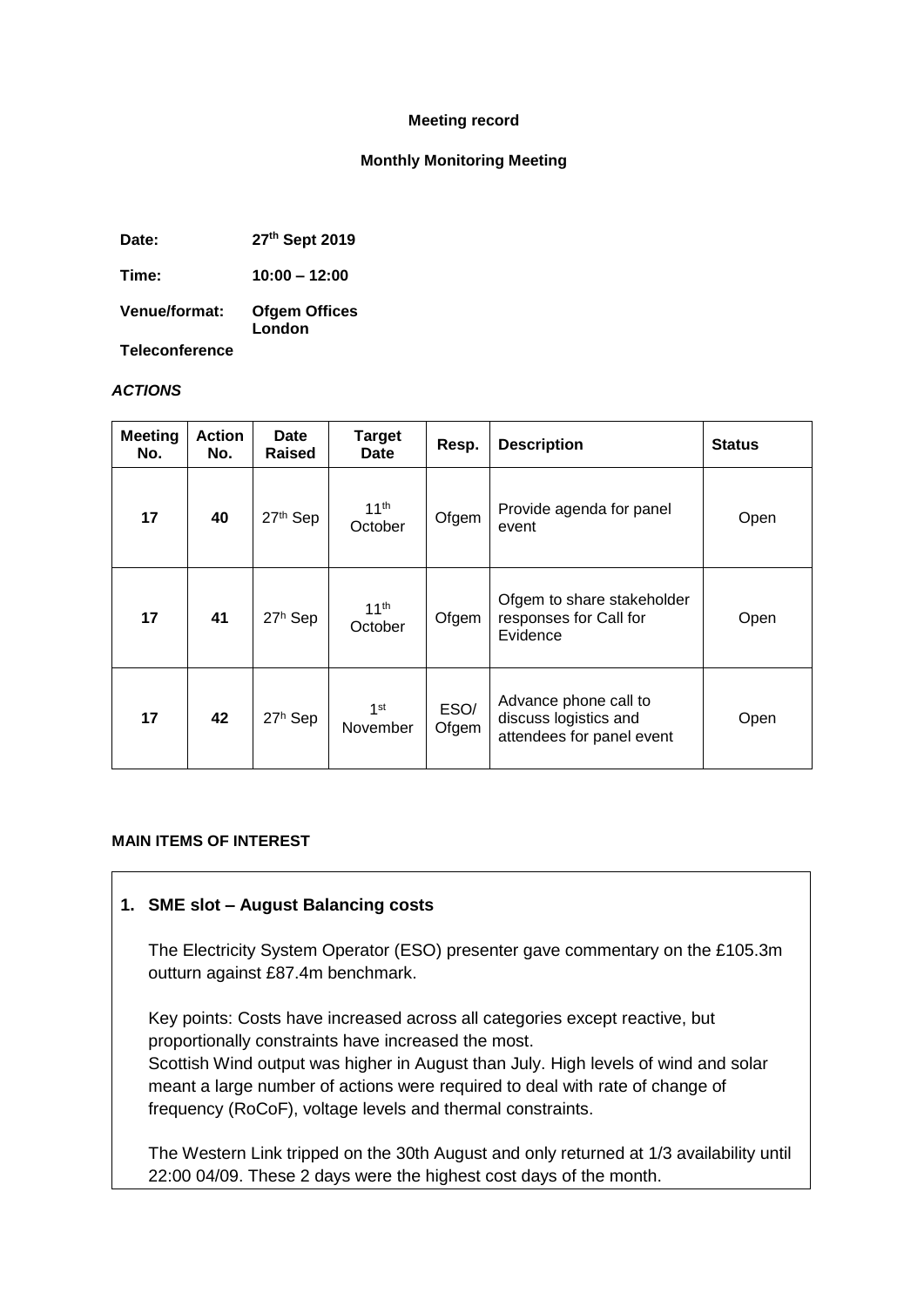At the end of July work began to reinforce the network in the South East – work that is accounted for in the forward plan. Whilst this work is ongoing, additional cost and work is required to manage network flows. Depending on whether the interconnectors are flowing in or out, we are susceptible to either ESTEX constraints or SEIMP constraints. One way in which we can manage this is through trading on the interconnectors. ESO normally trade on the interconnectors for RoCoF and margin, but there was a large step change in the volume traded for August once the work got underway and trading around these constraints increased.

The 9<sup>th</sup> August was a fairly expensive day on the back on high winds and general bad weather. However, balancing costs were not out of the ordinary, with several days of the month turning out higher. As system operator, National Grid always holds response and reserve to deal with the unexpected. Additional generation was dispatched to replace what was lost, but additional generation is dispatched every day for any number of reasons. Supply was restored within 1 hour of the event.

## **2. SME slot – Forecasting Accuracy**

The ESO presenter gave an overview of the improved forecasting accuracy work. The ESO have doubled the frequency of wind forecast publications, and now receives 8 weather updates a day. There is a provision of an additional day-ahead demand forecast to the market, and a new mathematical model structure and interactive tool for the forecasters. There are now 4 new weather stations located on the offshore wind generation sites and 2 additional weather forecast feeds.

ESO's new modelling process and forecasting tool has undergone parallel testing. There have been significant improvements in day-ahead demand forecasting and accuracy levels have been typical for 2012, when the renewable generation capacity was considerably lower, and the network was less complex. There have also been significant time savings: it halves the time it takes to finalise a demand forecast.

The consumer benefits the industry will see are more accurate and frequent forecasts which are fundamental to plan and operate the system securely and economically. Market participants and internal stakeholders can plan their activities more efficiently and barriers for entry are reduced for smaller market participants as they very often can't afford their own forecasting team and rely on ours. Furthermore, there will be clearer market signals to find solutions and fewer actions required in the Control Room.

Ofgem asked if it had been possible to quantify the consumer benefit of these forecasting improvements. The ESO replied it hadn't been possible. In cases like this, Ofgem understand quantifying the effect of the change may be difficult, and so a qualitative commentary would suffice. In this commentary, it should be made clear why the work undertaken will lead to improvements and/or benefit to consumers. Robust qualitative and quantitative explanations of consumer benefit will be considered equally as part of the incentives scheme.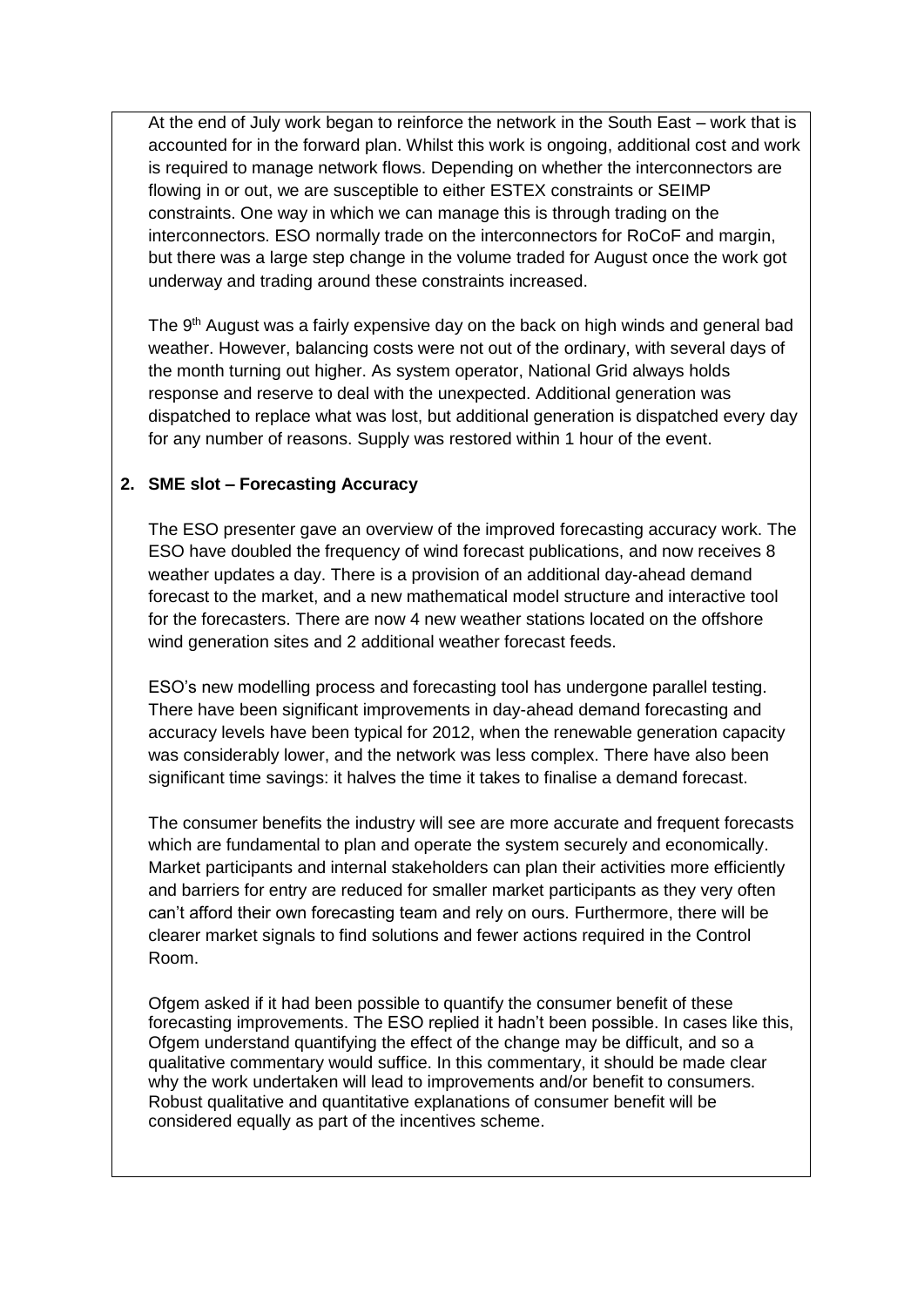### **3. SME slot – BM Wider Access Guidance document**

The ESO presenter gave an overview of the Balancing Mechanism (BM) Wider Access Guidance document which was published in August.

The aim of the BM Wider Access project is to open markets for smaller providers to enter more simply and at a cheaper cost, and to provide the ENCC with better flexibility. In January 2019, the Distributed Energy Resource (DER) desk was introduced to support the implementation of new unit types and to offer focus to smaller units. It is widely recognised that by reducing barriers to entry, market competition increases which should ultimately reduce balancing costs for the ESO, in turn reducing consumers' bills. The ESO have already seen evidence of some of the larger more traditional plant reducing pricing in a direct move to compete against the new providers. Bringing in increased levels of flexibility and non-traditional units is vital in progressing towards our 2050 zero-carbon ambitions.

The ESO tested the guidance document with providers who had progressed through the process, and took on board any feedback on extra sections to add. Sessions were run with prospective providers and current entrants to the BM to build knowledge of the Electricity National Control Centre (ENCC) and the ESO. Ofgem first asked about the nature of feedback the ESO had received from providers regarding the guidance document. The ESO responded that the exercise helped suppliers understand how the control room works, and to understand the ESO's position. Conversely, the exercise helped the ESO to understand the position of the suppliers.

Ofgem then went on to ask a number of questions regarding the DER desk including about how participants are included and how the desk interacts in the Control Room. The ESO explained that the providers can be any size and any location but BM Units must be grouped by Grid Supply Point Group. The DER desks all work together to balance the system, and will talk to and monitor what the other desks are doing to understand what is required; all actions are done through cost merit. Providers cannot have non-BM contracts if they are in the BM but they can still enter balancing services with a BM Framework Agreement. Providers understand that for contractual reasons they cannot hold both types of contracts and they are afforded the same access to balancing services as non-BM.

### **4. SME slot – Friday 9th August power cut**

As Ofgem and ESO discussions are currently ongoing, and a technical report has been produced, it was not deemed necessary to discuss this topic in this meeting.

## **5. Review actions**

Actions 38 and 39 closed.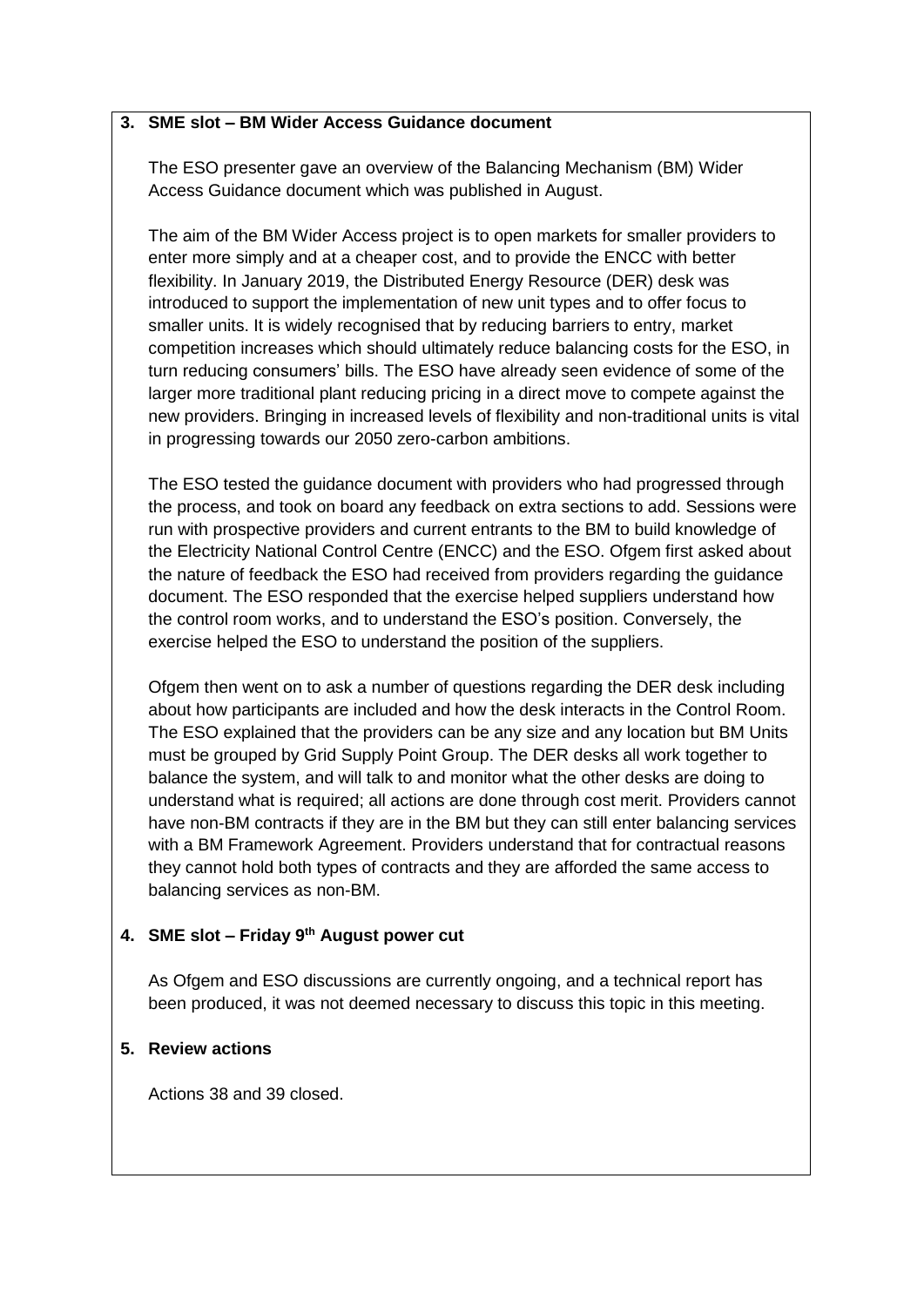### **6. ESO to highlight any particular notable points from the published report**

Balancing outturn costs are above the benchmark for the first time this FY, due to high wind and solar, outages and high demand.

Energy forecasting above target due to new tool and processes.

Loss of mains programme ongoing.

Balancing Services Use of System (BSUoS) forecasting was impacted by higher than expected constraint costs.

BM Wider access document published, as discussed in presentation earlier.

System access management: No cancellations or delays over an hour, we are focussed on driving down process errors.

Connection agreements: further agreements being checked.

Right first time (RFT) connection offers now 88%, due to new processes associated with Legal Separation, and an increased volume of applications, many of which require bespoke agreements.

The Stability Pathfinder was presented last month. The ESO held 2 webinars that were very well attended. The ESO mentioned that the Stability Pathfinder request for information (RFI) ceased in September, and publication of the RFI feedback is expected in mid-to-late October.

## **7. ESO to answer any questions which Ofgem have sent prior to the meeting regarding the recently published report**

Ofgem questions sent prior to meeting:

Q1. Stakeholders have raised concerns that the half-hourly wind actual value (from the wind capacity data published on the BMRS) has been exceeding the reported total metered capacity. Has/is the ESO planning to review this & what is the ESO doing to ensure the BMRS Total Metered Capacity number remains consistent with the assumptions in their wind forecast models?

A1. Please can you clarify which data on the BMRS you are referring to? We will be happy to discuss this during our SME slot on Forecasting tomorrow.

*Response given after meeting*: The Peak Wind Generation Forecast data is a snapshot of the wind forecast out-turn data

<https://www.bmreports.com/bmrs/?q=generation/windforcast/out-turn> for the peak daily forecast. Sometimes the peak forecast is greater than the total capacity. This could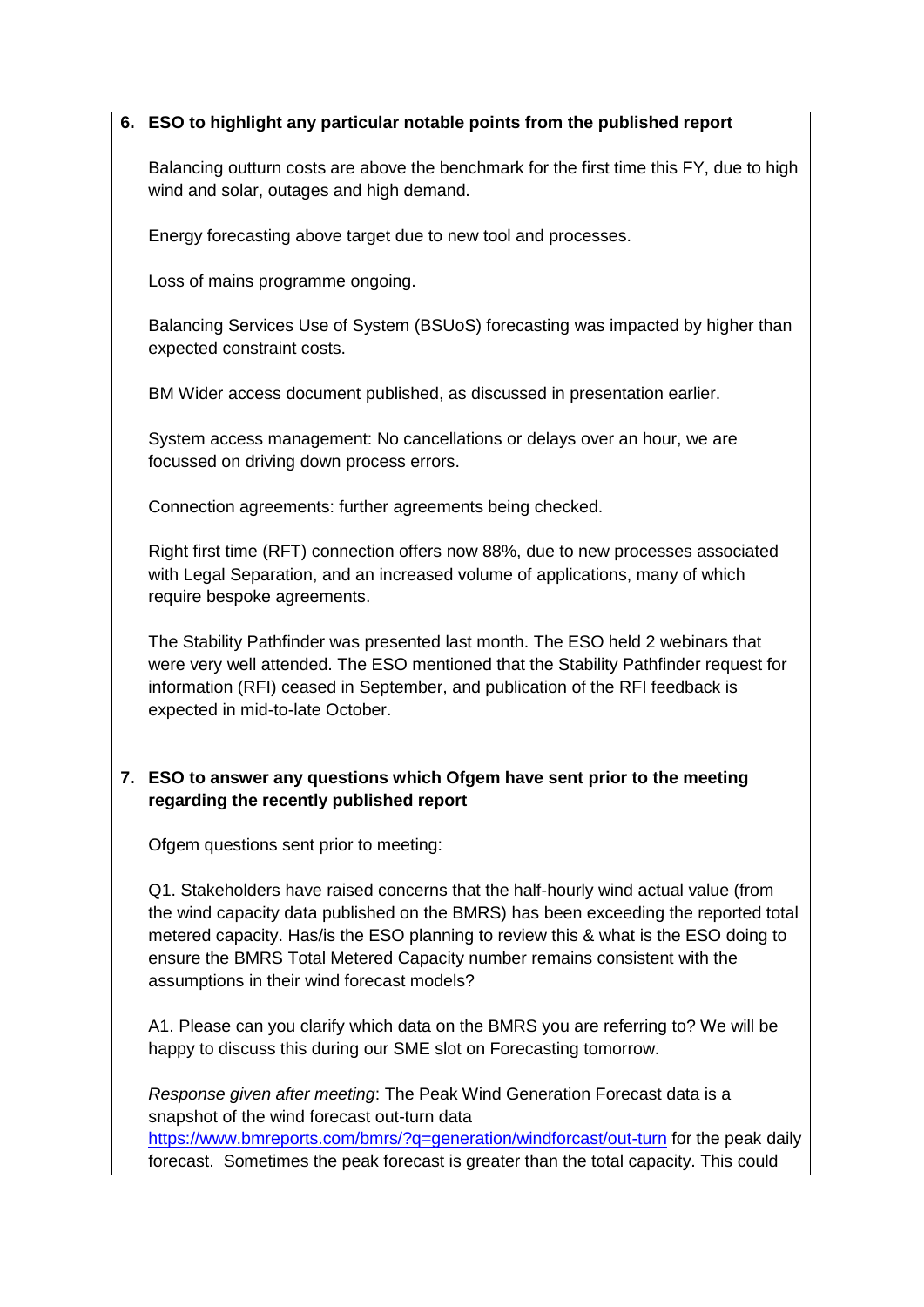be because the capacity figure is only updated every few months, or because individual windfarms (for example newly commissioned wind farms) have exceeded their maximum capacity. Generally, this update is a 3 to 6 monthly cycle therefore the peak numbers would lag behind the actual installed capacity as new wind farms are commissioned since the last update. Intending to provide an updated file before the end of this week, the website will have refreshed numbers on it WB  $14<sup>th</sup>$  October.

Q2. Additional costs in July and August have been added for the WHVDC fault (£0.5m and £1m respectively). Please provide evidence as to how these additional cost values were calculated.

A2. We will cover this during our SME slot on August balancing costs

Q3. In the "Supporting Information" section, NEGSO have mentioned the incident that occurred on Friday 9th August. How, if at all, did the events of this day affect balancing costs for the month of August?

A3. We will cover this during our SME slot on August balancing costs

Q4. In the August report, the July 2019 absolute percentage error (APE) has been revised from 20.1% (a "below benchmark" value) to 18% (an "in line with benchmark" value). Please provide supporting information regarding this revision.

A4. Post event, the data goes through a series of reconciliation runs when data is collected, disputes are raised/settled, system flags may be changed etc, so there will always be changes as the data progresses through the reconciliation process. The calculation is always run on the most recent and therefore best data available.

Q5. The target set for this metric has not been met for 4 out of 5 months of this year so far. Has the ESO recognized a consistent issue or problem/what steps is the ESO taking to address this going forward?

A5. We are aware of the continued underperformance relating to Right First Time for the 2019/20 year so far. From an England and Wales point of view, the issue having the biggest impact on this metric is the embedding of new processes and ways of working with the transmission owner (TO) post legal separation, which is causing some issues in terms of quality and timeliness which we are working with the TO to address. NGESO are also experiencing an increased volume of applications, many of which are new types of connection that require bespoke agreements that differ from the standard, in particular tertiary connections which also tend to come through in bulk often resulting in multiple CUSC deadlines on the same day. This coupled with the fact that legal separation coincided with the RFT target increasing by 5% from 90% to 95%, making the RFT metric particularly challenging this year.

### **8. ESO to take other questions on the published report.**

The Pathfinder closes on the 30<sup>th</sup> September.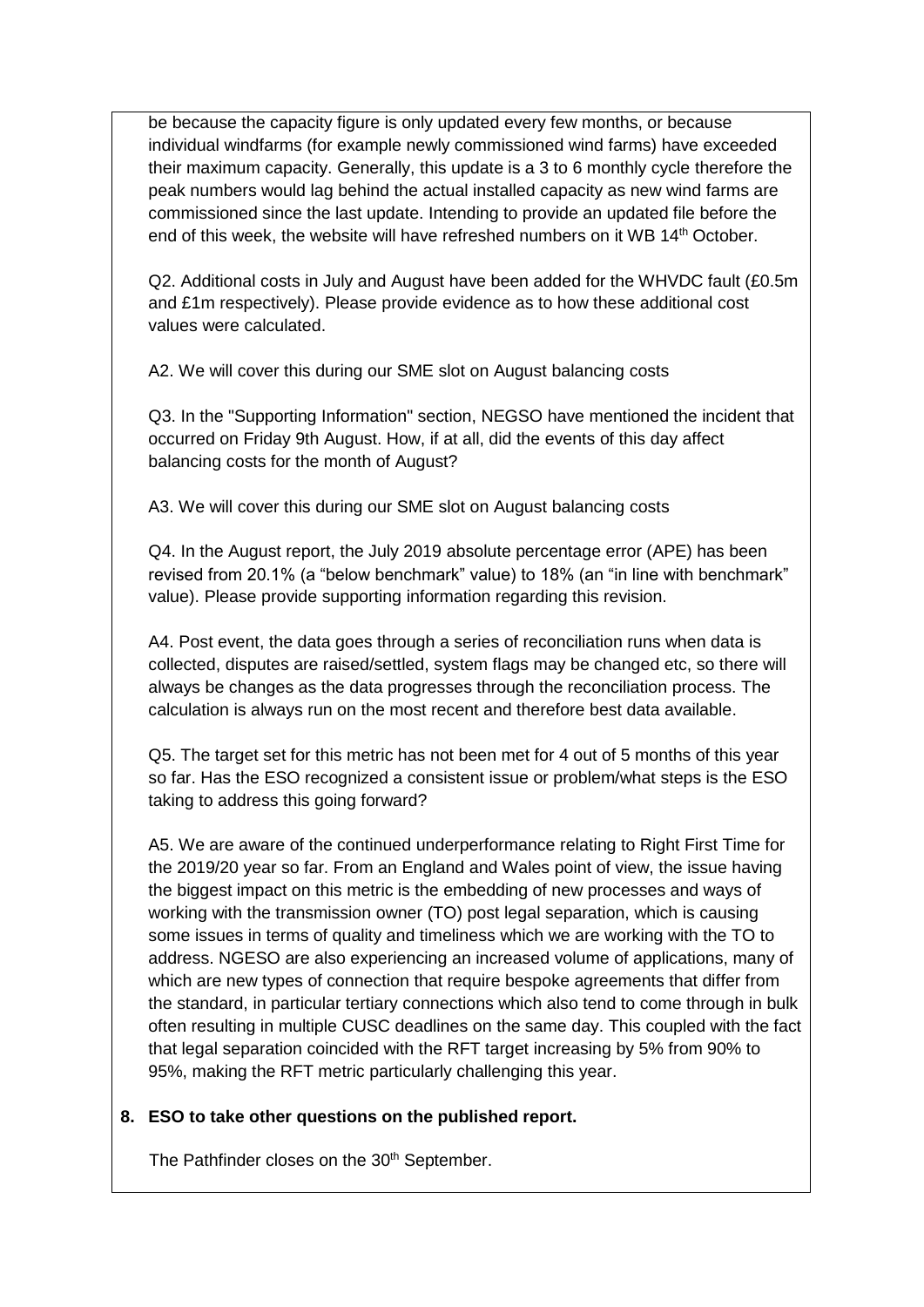# **9. AOB**

# **Planning for mid-year reporting and Panel event structure**

Ofgem and ESO discussed the format and logistics of the event on the 13<sup>th</sup> November 2019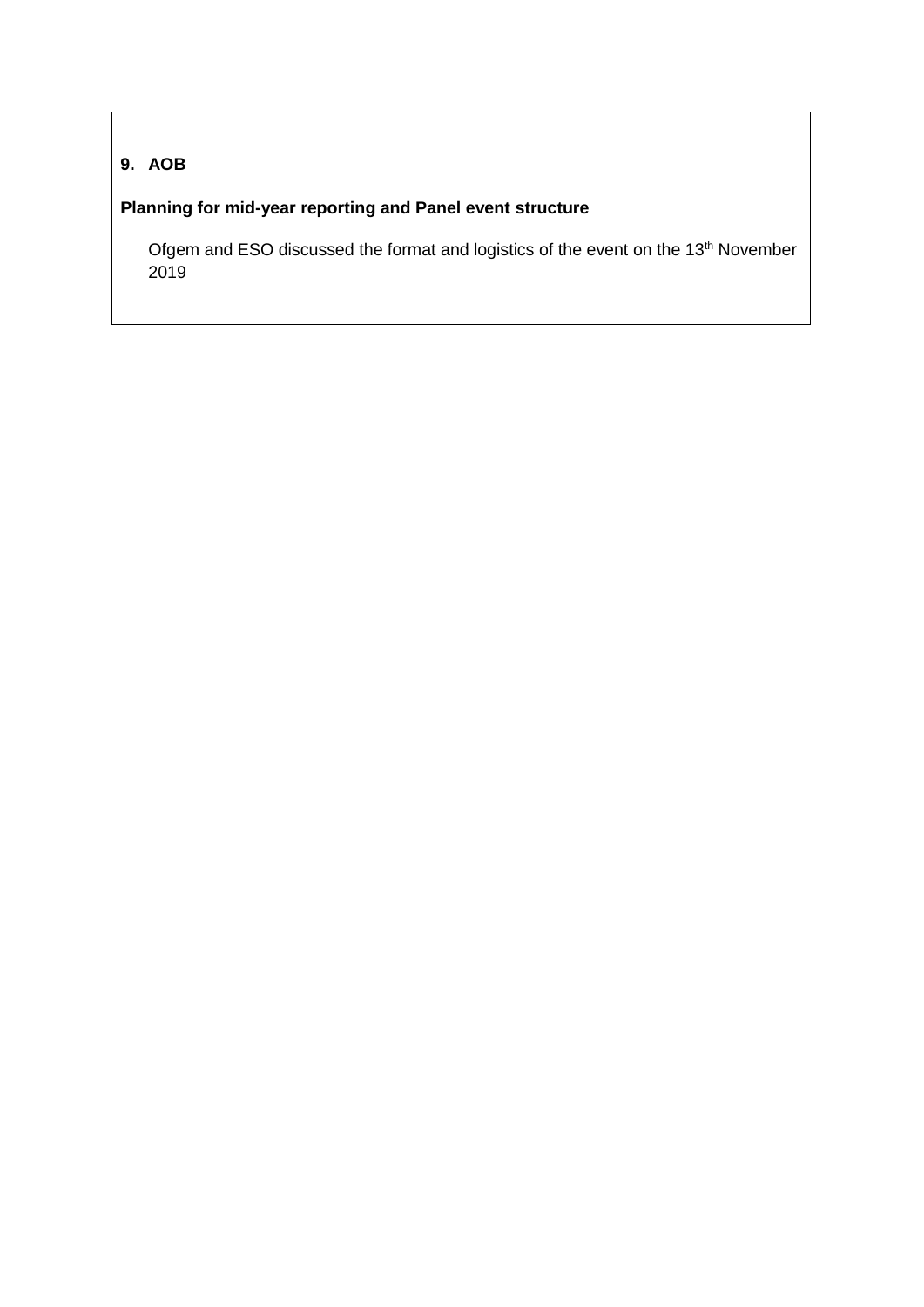#### **Appendix 1 – Timetable**

- **1. Annual Requirements**
- **Monthly** 
	- 15<sup>th</sup> working day of M+1 keeps cost basis historic
	- $\blacksquare$  Meeting 20<sup>th</sup> working day of M+1
- **Quarterly** 
	- 15<sup>th</sup> working day of M+1 following Q end (Jul, Oct, Jan)
- Half Year Report
	- 15<sup>th</sup> working day in October (M+1 after half year completed)
- Year End- Ofgem's Proposal
	- 7<sup>th</sup> May -consultation & draft licence (5 wks after year end)

| 2018 | 2018 | 2018 | $ 2018\rangle$ | $ 2018\rangle$ | $ 2018\rangle$ | $\vert$ 2018 | 2018 | 2018 | $ 2019\rangle$ | 2019 | $ 2019\rangle$ | $ 2019\rangle$ | $ 2019\rangle$ |
|------|------|------|----------------|----------------|----------------|--------------|------|------|----------------|------|----------------|----------------|----------------|
| Apr  | May  | Jun  | Jul            | Aug            | Sep            | Oct          | Nov  | Dec  | Jan            | Feb  | Mar            | Apr            | May            |
|      | M    | M    | M              | M              | M              | M            | M    | M    | M              | M    | M              | M              |                |
|      |      |      | Q              |                |                |              |      |      | Q              |      |                |                |                |
|      |      |      |                |                |                | $1/2$ $YR$   |      |      |                |      |                |                | <b>FYR</b>     |

#### **2. Monthly requirements**

| <b>Date</b>                                                     | <b>Action</b>                            | Owner                  | <b>Note</b> |
|-----------------------------------------------------------------|------------------------------------------|------------------------|-------------|
| 15 <sup>th</sup> Working Day                                    | Monthly report submission<br>date        | <b>ESO</b>             |             |
| No later than 5<br><b>Working Days before</b><br>meeting        | Provide the Chair with<br>meeting papers | <b>ESO</b>             |             |
| 20 <sup>th</sup> Working Day                                    | <b>Monthly Monitoring</b><br>Meeting     | Technical<br>Secretary |             |
| 25 <sup>th</sup> Working Day                                    | Minutes from meeting<br>submitted        | ESO                    |             |
| End of Month                                                    | Chair to approve minutes<br>from meeting | Chair                  |             |
| 2 <sup>nd</sup> Working Day after<br>approval of the<br>minutes | Publication of meeting<br>minutes        | Technical<br>Secretary |             |

#### **3. 2019-2020 Reporting & Meeting Dates**

| <b>Month</b> | <b>Report Published</b> | <b>Ofgem Meeting</b>  | <b>Report Type</b> |
|--------------|-------------------------|-----------------------|--------------------|
|              | (15 <sup>th</sup> WD)   | (20 <sup>th</sup> WD) |                    |
| May          | 22/05/2019              | 30/05/2019            |                    |
| June         | 21/06/2019              | 28/06/2019            |                    |
| July         | 19/07/2019              | 26/07/2019            | Q1 Report          |
| August       | 21/08/2019              | 29/08/2019            |                    |
| September    | 20/09/2019              | 27/09/2019            |                    |
| October      | 21/10/2019              | 28/10/2019            | Half Year Report   |
| November     | 21/11/2019              | 28/11/2019            |                    |
| December     | 20/12/2019              | 31/12/2019            |                    |